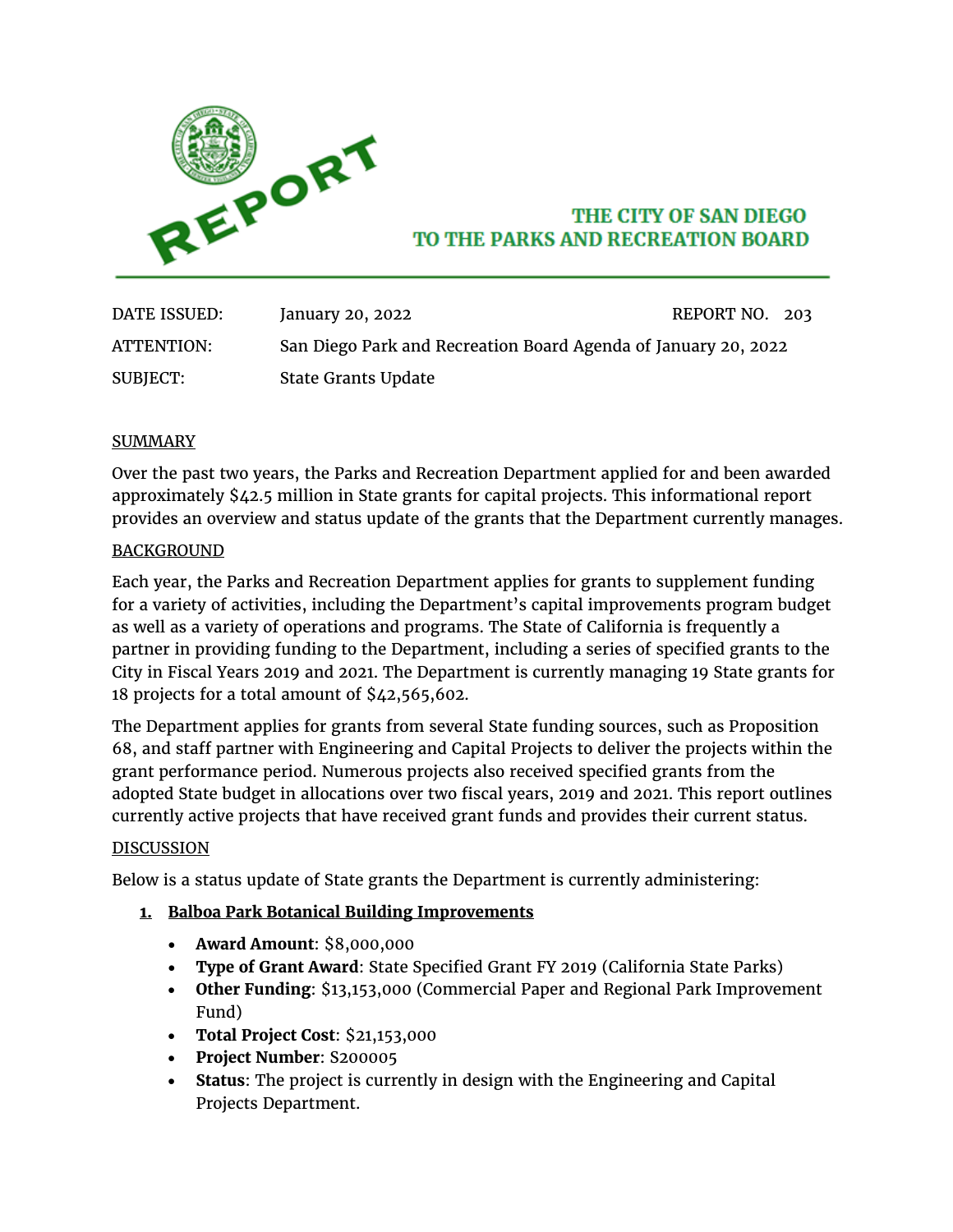Page 2 Report to the Park and Recreation Board – State Grants Update January 20, 2022

- **Schedule**: This is a design/build contract, meaning design and construction are being worked on simultaneously. The Botanical Building closed to the public on January 1, 2022, and staff is currently preparing the building for construction, which is scheduled to begin in the spring. The project is currently anticipated to be complete in spring 2023.
- **Notes**: The grant performance period is three years from date of award. As such, staff has requested an 18-month extension, which is currently awaiting State approval. The extension would extend the timeframe for construction completion to December 2023. This project is a partner project with Forever Balboa Park, which is independently fund raising for a second phase of the project.

## **2. Balboa Park Casa Del Prado Improvements**

- **Award Amount**: \$5,700,000
- **Type of Grant Award**: State Specified Grants FY 2021 (California Natural Resources Agency and California State Parks)
- **Other Funding**: \$200,000 (Capital Outlay)
- **Total Project Cost**: \$5,900,000
- **Project Number**: S22007
- **Status**: The project is currently in preliminary engineering with the Engineering and Capital Projects Department. The request for the City Council to accept these funds is currently routing with a goal to reach City Council in February 2022.
- **Schedule**: Schedule will be determined once preliminary engineering is completed.
- **Notes**: All work must be complete by March 2024.

## **3. Balboa Park House of Pacific Relations - International Cottages Expansion**

- **Award Amount**: \$400,000
- **Type of Grant Award**: State Specified Grant FY 2019 (California State Parks)
- **Other Funding**: \$350,000 (Capital Outlay)
- **Total Project Cost**: \$750,000 from City and State funding sources plus private philanthropy from the House of Pacific Relations (special use permittee) and the various international cottages
- **Project Number**: B20078
- **Status**: Staff is working with the construction contractor to address final items on the construction punch list. The contractor is in the process of turning the facility over to the House of Pacific Relations for operations.
- **Schedule**: Final construction activities are nearly complete, and staff will close the project upon satisfactory completion.

# **4. Barnes Tennis Center - Billie Jean King Tennis Court Renovation**

• **Award Amount**: \$2,500,000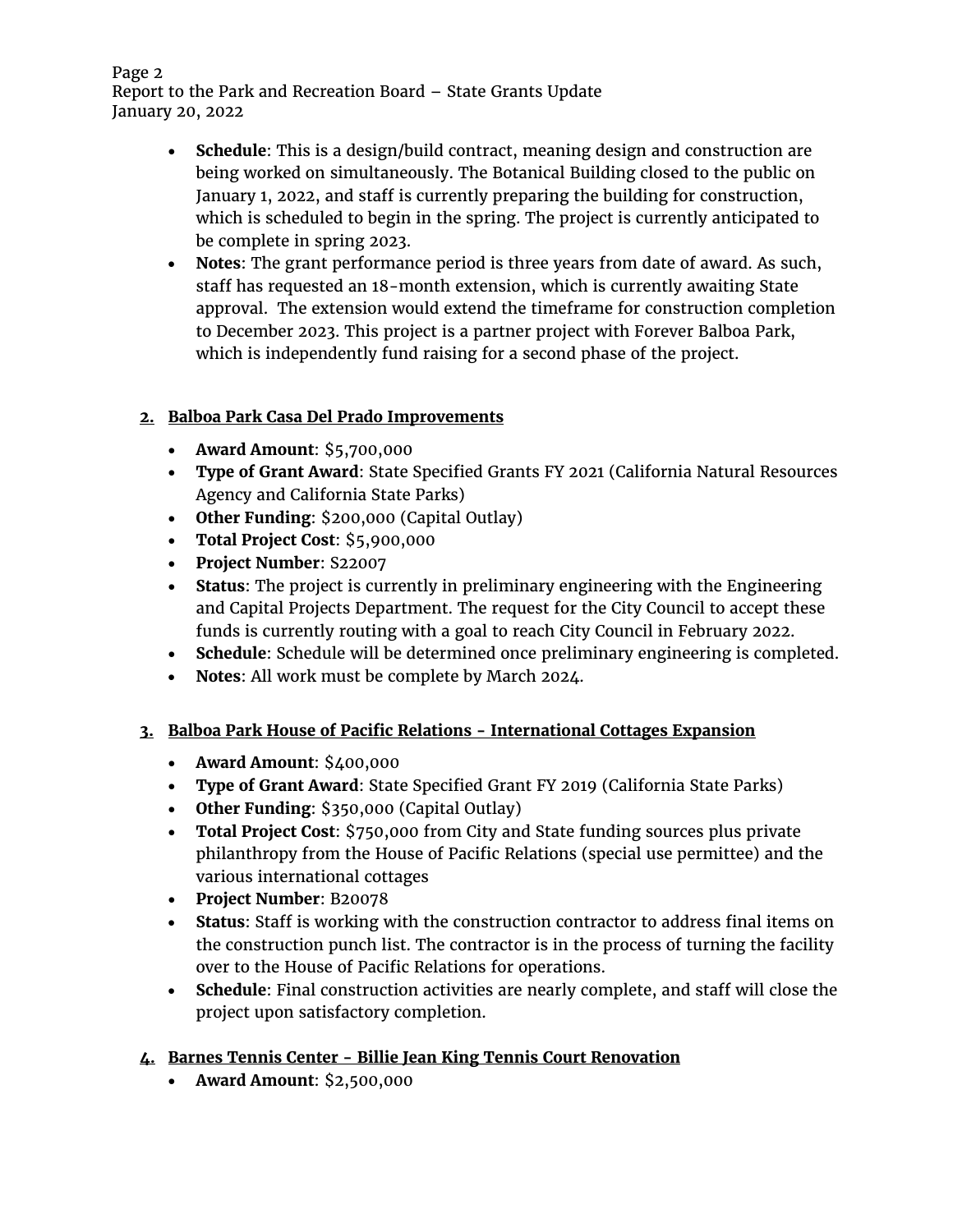Page 3 Report to the Park and Recreation Board – State Grants Update January 20, 2022

- **Type of Grant Award**: State Specified Grant FY 2021 (California Natural Resources Agency)
- **Other Funding**: \$2,500,000
- **Total Project Cost**: \$2,500,000
- **Project Number**: RD22005
- **Status**: This project will be completed by Youth Tennis San Diego, which is the leaseholder for Barnes Tennis Center. The request for the City Council to accept these funds is currently routing with a goal to reach City Council in February 2022. Staff will negotiate a reimbursement agreement with the leaseholder thereafter.
- **Schedule**: This project will be completed by the leaseholder. Per grant guidelines, all work must be complete by March 2026.

### **5. Beyer Community Park Development Phase I**

- **Award Amount**: \$8,500,000
- **Type of Grant Award**: Proposition 68 Grant (California State Parks)
- **Other Funding**: \$4,805,767 (San Ysidro and Otay Mesa Development Impact Fees); staff working to identify additional funding
- **Total Project Cost**: \$16,805,767
- **Project Number**: S00752
- **Status**: The project is currently in design with the Engineering and Capital Projects Department.
- **Schedule**: Design is expected to be complete in summer 2022. Bid and award is anticipated to begin in summer 2022 and be complete in winter 2023. Construction will start in winter 2023 and be complete by winter 2025.

### **6. Chollas Lake Improvements - Electrical Upgrades**

- **Award Amount**: \$752,000
- **Type of Grant Award**: State Specified Grant FY 2021 (California State Parks)
- **Other Funding**: \$640,034 (Regional Park Improvement Funds)
- **Total Project Cost**: \$1,392,034
- **Project Number**: L18001
- **Status**: This project is currently in design with the Engineering and Capital Projects Department. The request for the City Council to accept these funds is currently routing with a goal to reach City Council in February 2022.
- **Schedule**: Design is anticipated to be complete in winter 2022. Bid and award is expected to start soon thereafter. Construction is anticipated to start in mid-2022 and be complete by fall 2022.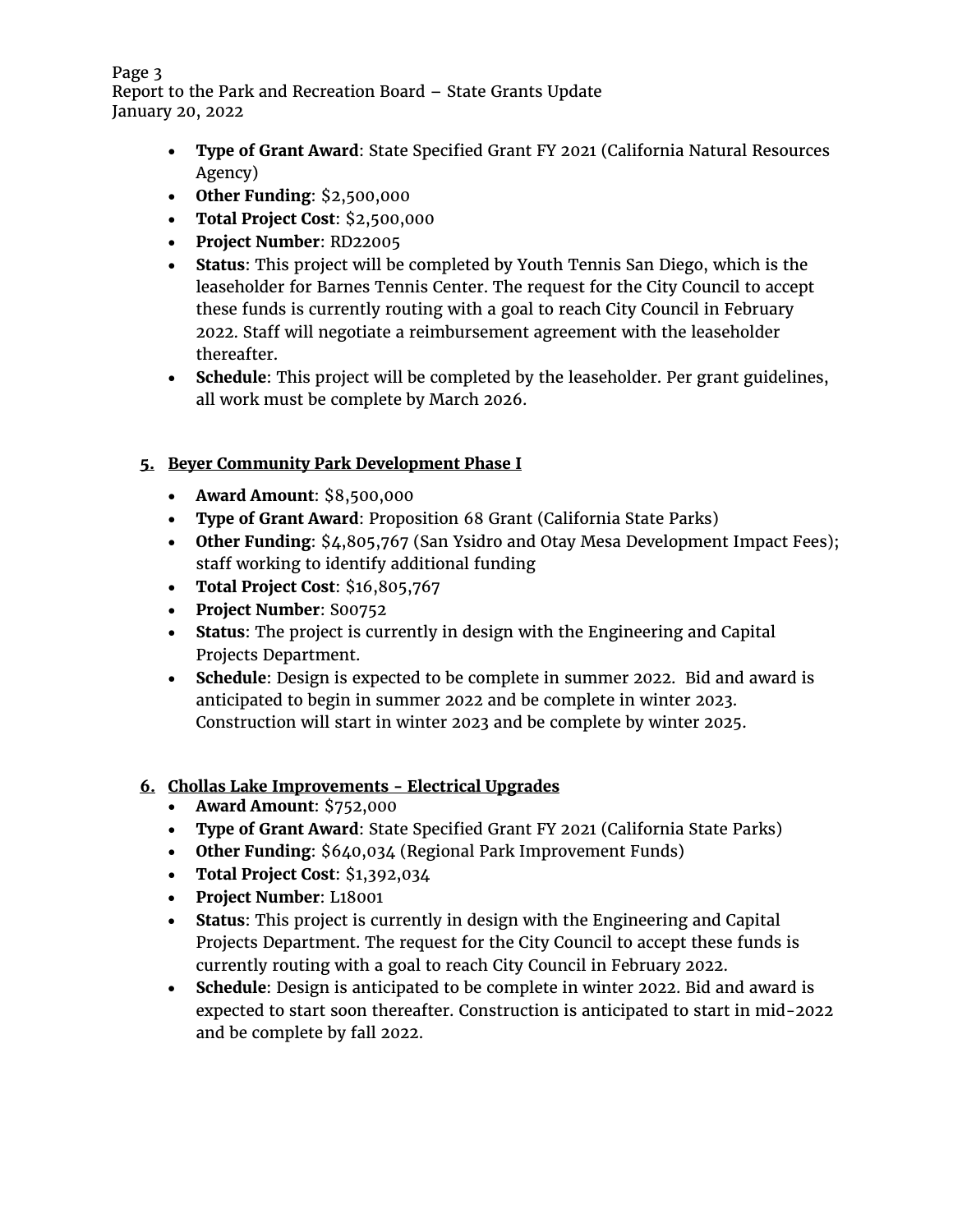Page 4 Report to the Park and Recreation Board – State Grants Update January 20, 2022

### **7. Jerabek Neighborhood Park Improvements**

- **Award Amount**: \$3,880,000
- **Type of Grant Award**: State Specified Grant FY 2019 (California State Parks)
- **Other Funding**: \$184,451 (General Fund and Antenna Lease Revenue)
- **Total Project Cost**: \$4,714,000
- **Project Number**: S20007
- **Status**: This project is currently in design with the Engineering and Capital Projects Department.
- **Schedule**: The grant performance period is three years from date of award. As such, staff has requested an 18-month extension, which is currently awaiting State approval. The extension would extend the timeframe for construction completion to December 2023.

## **8. John F. Kennedy Neighborhood Park Restroom and Playground Improvements - Shade Structure**

- **Award Amount**: \$250,000
- **Type of Grant Award**: State Specified Grant FY 2021 (California State Parks)
- **Other Funding**: \$3,552,774 (Community Development Block Grant, Development Impact Fees)
- **Total Project Cost**: \$3,802,774
- **Project Number**: B18005
- **Status**: The project is currently in design with the Engineering and Capital Projects Department. The request for the City Council to accept these funds is currently routing with a goal to reach City Council in February 2022.
- **Schedule**: Design is anticipated to be complete in spring 2022. Bid and award is expected to start in spring 2022 and be complete in fall 2022. Construction is expected to start in fall 2022 and be complete in summer 2023.

## **9. Mission Bay Park – Robb Field Playground – Shade Structure**

- **Award Amount**: \$250,000
- **Type of Grant Award**: State Specified Grant FY 2021 (California State Parks)
- **Other Funding**: \$171,000
- **Total Project Cost**: \$709,000
- **Project Number**: B19175
- **Status**: This project is currently in design with the Engineering and Capital Projects Department. The request for the City Council to accept these funds is currently routing with a goal to reach City Council in February 2022.
- **Schedule**: Design is expected to be complete in spring 2024. Bid and award is expected to be complete in fall 2024. Construction is anticipated to be complete by spring 2026.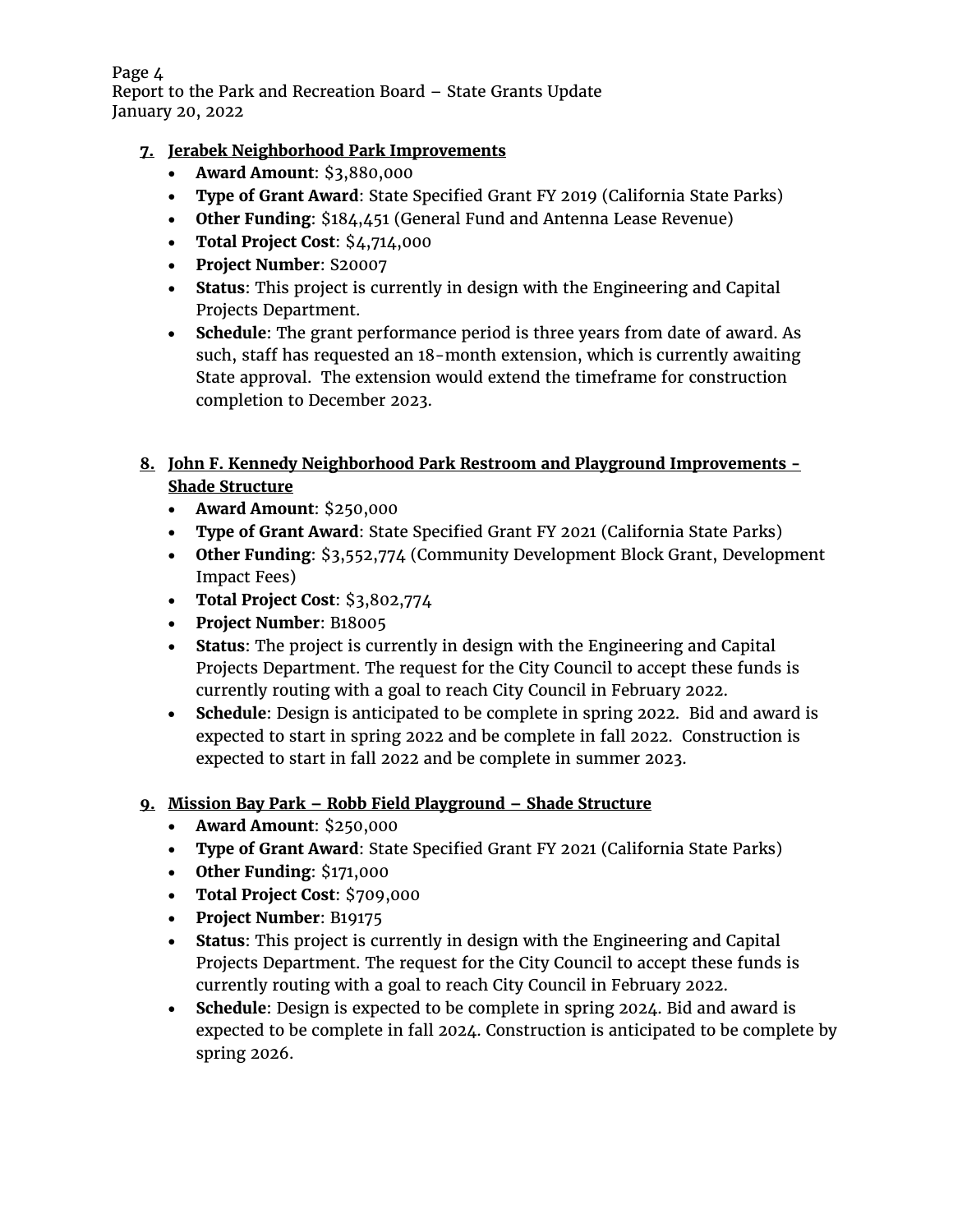Page 5 Report to the Park and Recreation Board – State Grants Update January 20, 2022

### **10. Mission Trails Regional Park Trail System Management**

- **Award Amount**: \$100,000
- **Type of Grant Award**: State Specified Grant FY 2021 (California State Parks)
- **Other Funding**: None
- **Total Project Cost**: \$100,000
- **Project Number**: RD20004
- **Status**: This project will be completed by the Mission Trails Regional Park Foundation and may include operations and maintenance expenses in addition to capital improvements. Scoping of the project is currently underway. The request for the City Council to accept these funds is currently routing with a goal to reach City Council in February 2022. Staff will negotiate a reimbursement agreement with the Mission Trails Regional Park Foundation thereafter.
- **Schedule**: This project will be completed by the Mission Trails Regional Park Foundation. All work must be complete by March 2024.

### **11. Mission Trails Regional Park – West Sycamore Staging Area Shade Structure**

- **Award Amount**: \$250,000
- **Type of Grant Award**: State Specified Grant FY 2021 (California State Parks)
- **Other Funding**: \$669,490 (Mission Trails Regional Park Antenna Fund)
- **Total Project Cost**: \$2,128,270
- **Project Number**: B20054
- **Status**: This project is currently in design with the Engineering and Capital Projects Department. The request for the City Council to accept these funds is currently routing with a goal to reach City Council in February 2022.
- **Schedule**: Design is anticipated to end in fall 2022. Bid and award is expected to be complete by winter 2023. Construction is expected to begin thereafter and completed by fall 2023.

### **12. Mountain View Sports Court Accessibility Improvements**

- **Award Amount**: \$177,952
- **Type of Grant Award**: State Per Capita Grant Funds (California State Parks)
- **Other Funding**: \$95,403 (Infrastructure Funds)
- **Total Project Cost**: \$505,683
- **Project Number**: B21114
- **Status**: The project is currently in design with the Engineering and Capital Projects Department. The project will provide for accessible paths of travel to the sports courts. The request for the City Council to accept these funds is currently routing with a goal to reach City Council in February 2022.
- **Schedule**: Project schedule is still being determined. Per grant guideline, the project needs to be completed by March 2024.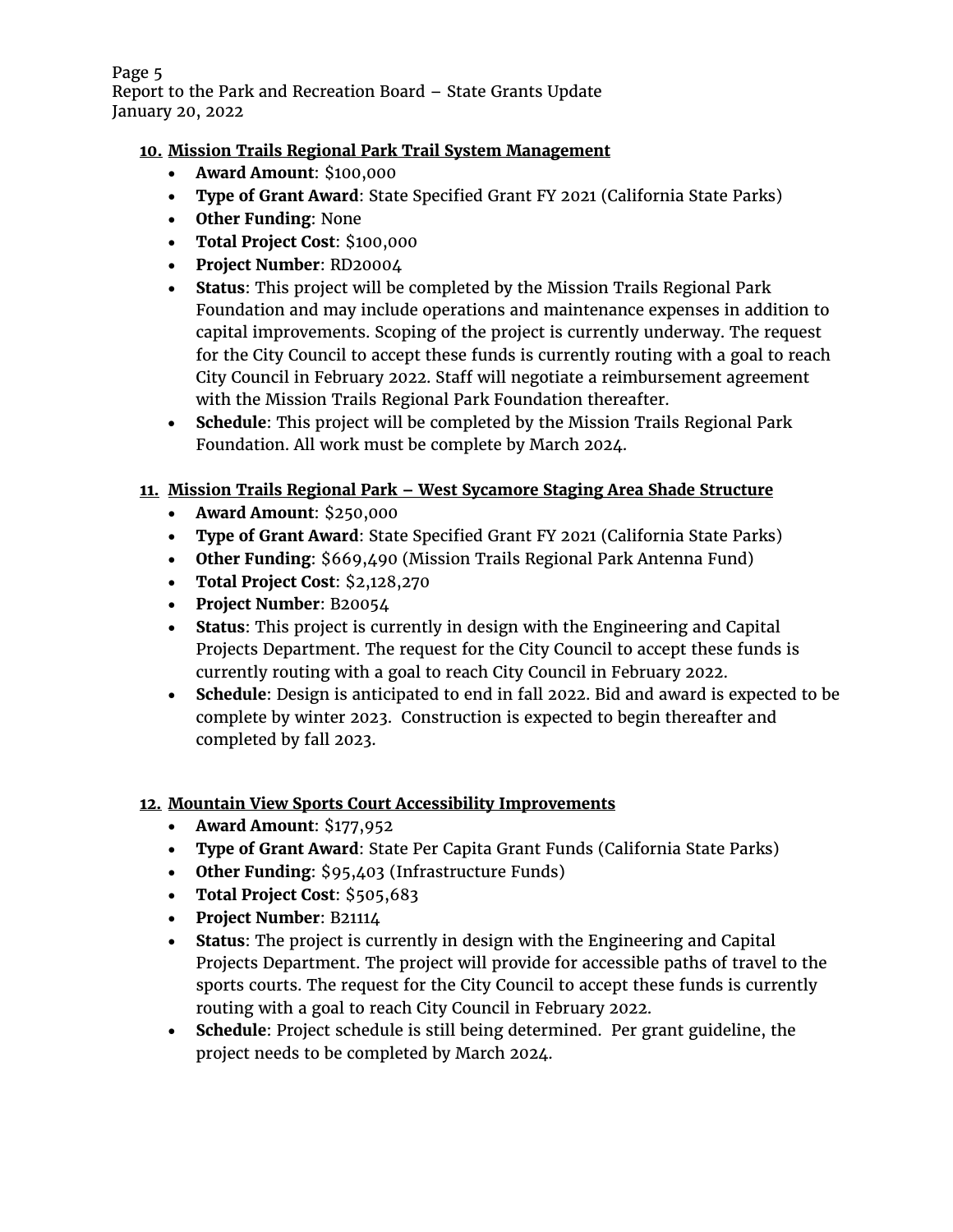Page 6 Report to the Park and Recreation Board – State Grants Update January 20, 2022

### **13. Mountain View Sport Court Upgrades**

- **Award Amount**: \$340,000
- **Type of Grant Award**: California Youth Soccer and Recreation Development Program
- **Other Funding**: \$1,001,735 (Infrastructure Funds, Antenna Lease Revenue, Development Impact Fees, and Capital Outlay)
- **Total Project Cost**: \$1,481,650
- **Project Number**: B18192
- **Status**: Design of the sports courts is completed, and the Engineering and Capital Projects Department currently reports the project is in the bid and award phase.
- **Schedule**: Bid and award is anticipated to be completed in winter 2022. Construction to replace existing hard courts with new sports courts is planned to begin thereafter.

### **14. Ocean Beach Pier Replacement**

- **Award Amount**: \$8,400,000
- **Type of Grant Award**: State Specified Grant FY 2021 (California State Parks)
- **Other Funding**: To Be Determined
- **Total Project Cost**: To Be Determined
- **Project Number**: L22001
- **Status**: This project provides for the full replacement of the Ocean Beach Pier and is currently in preliminary engineering and project scoping with the Engineering and Capital Projects Department. The request for the City Council to accept these funds is currently routing with a goal to reach City Council in February 2022.
- **Schedule**: The schedule for this project is still being developed. Design work authorized by these funds must be completed by March 2024.
- **Notes**: A separate emergency project is under construction currently to restore access to the damaged sections of the existing pier.

## **15. Rancho Bernardo Community Park Dog Off-Leash Area and Accessibility Improvements**

- **Award Amount**: \$485,000
- **Type of Grant Award**: State Specified Grant FY 2019 (California State Parks)
- **Other Funding**: \$1,118,252
- **Total Project Cost**: \$1,603,252
- **Project Number**: L20000
- **Status**: This project is currently in design with the Engineering and Capital Projects Department.
- **Schedule**: Design is anticipated to be completed in spring 2023. Bid and award is expected to be completed by summer 2023. Construction is expected to be completed by summer 2024.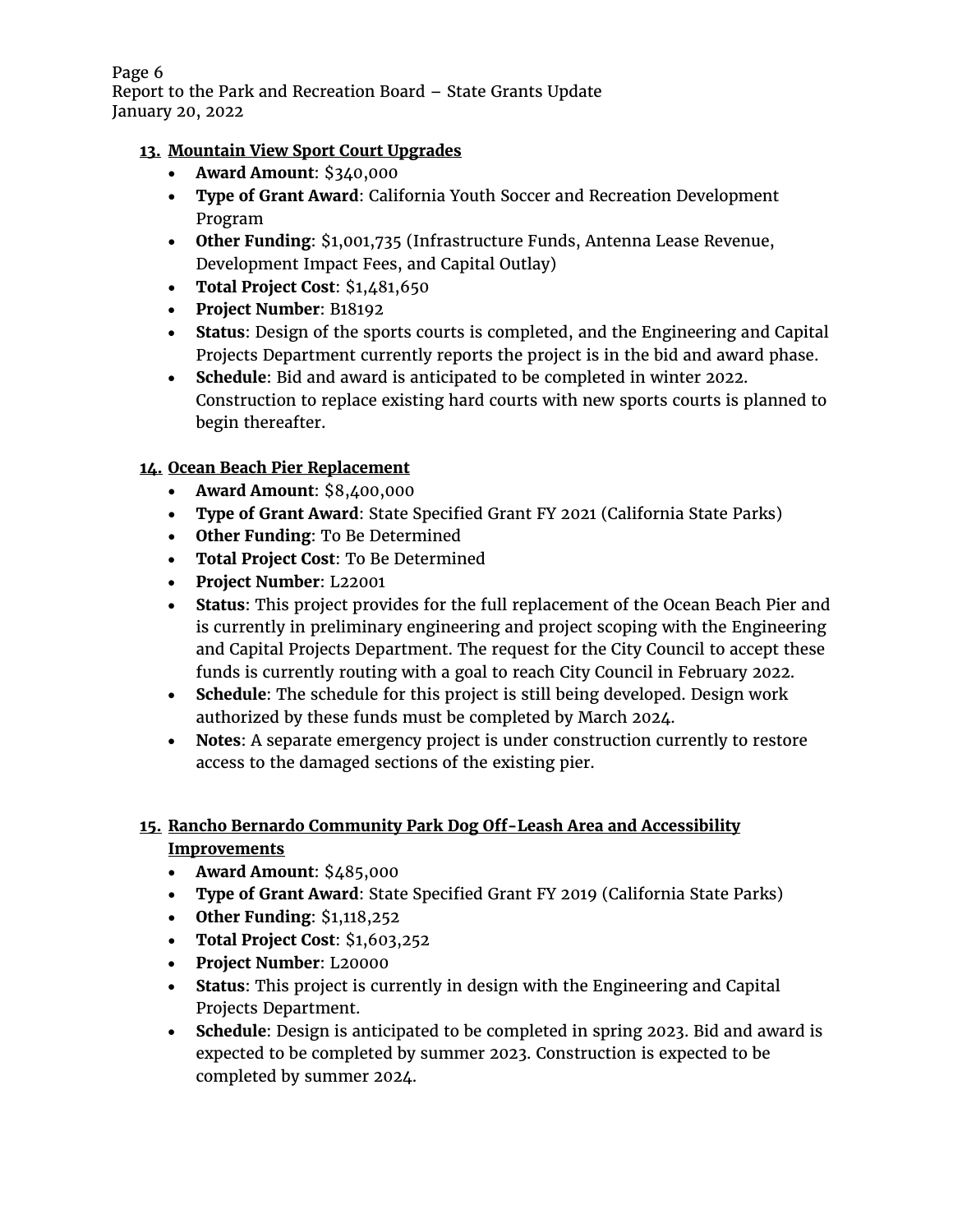Page 7 Report to the Park and Recreation Board – State Grants Update January 20, 2022

> • **Notes**: Staff requested a 24-month extension and is awaiting State approval. The extension would extend the construction completion date to March 2024.

### **16. Rancho Bernardo Community Park – Ed Brown Senior Center Improvements**

- **Award Amount**: \$300,000
- **Type of Grant Award**: State Specified Grant FY 2021 (California Natural Resources Agency)
- **Other Funding**: None
- **Total Project Cost**: \$300,000
- **Project Number**: RD22003
- **Status**: This project will be completed by the special use permittee. The request for the City Council to accept these funds is currently routing with a goal to reach City Council in February 2022. Staff will negotiate a reimbursement agreement with the special use permittee thereafter.
- **Schedule**: Staff will work with the special use permittee to determine the schedule. According to grant guidelines, all work must be completed by March 2026.

# **17. Skyline Community Park Improvements and Development of Hawk (Guymon Street) Pocket Park and Horton Elementary Joint Use Area**

- **Award Amount**: \$1,482,256
- **Type of Grant Award**: California Housing and Community Development
- **Other Funding**: \$1,109,504 (Antenna Lease Revenue, Parks and Recreation District Funds, Development Impact Fees, Capital Outlay, General Fund, and Commercial Paper)
- **Total Project Cost**: \$2,591,760
- **Project Number**: S15038
- **Status**: All improvements by the Engineering and Capital Projects Department are complete and open to the public, including the new Hawk Pocket Park and Horton Elementary Joint Use Area. This project is complete and is currently closing.
- **Schedule**: The project should be closed by summer 2022.

# **18. Sunset Cliffs Natural Park Habitat Restoration Phase II**

- **Award Amount**: \$800,000
- **Type of Grant Award**: California Coastal Conservancy
- **Other Funding**: \$4,492,299 (Sunset Cliffs Natural Park Fund and Regional Parks Improvement Fund)
- **Total Project Cost**: \$5,292,299
- **Project Number**: L16001